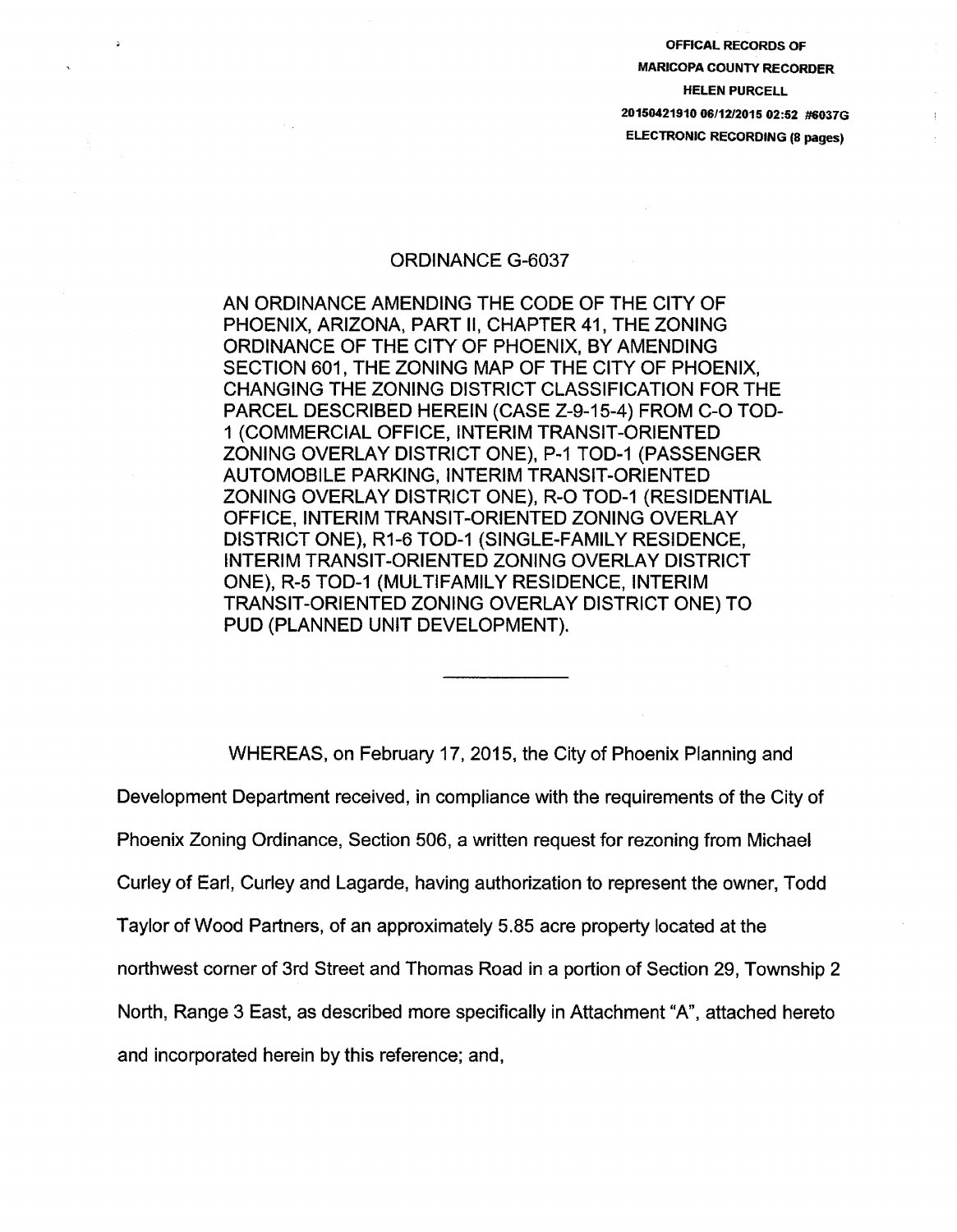WHEREAS, pursuant to A.R.S. § 9-462.04, the Planning Commission held a public hearing on May 12, 2015, and at this hearing recommended that the City Council approve this rezoning request with the recommended staff conditions, as modified; and,

WHEREAS, the City Council, at their regularly scheduled meeting held on June 3, 2015, has determined that, in accordance with A.R.S. § 9-462.01.F, this rezoning request, with the appropriate site specific requirements provided in Section 2, is consistent with and conforms to the General Plan, will conserve and promote the public health, safety and general welfare, and should be approved, subject to the conditions herein.

NOW, THEREFORE, BE IT ORDAINED BY THE COUNCIL OF THE CITY OF PHOENIX, as follows:

SECTION 1: The zoning of an approximately 5.85 acre property located at the northwest corner of 3rd Street and Thomas Road in a portion of Section 29, Township 2 North, Range 3 East, as described more specifically in Attachment "A", is hereby changed from "C-0 TOD-1" (Commercial Office, Interim Transit-Oriented Zoning Overlay District One), "P-1 TOD-1" (Passenger Automobile Parking, Interim Transit-Oriented Zoning Overlay District One), "R-0 TOD-1" (Residential Office, Interim Transit-Oriented Zoning Overlay District One), "R1-6 TOD-1" (Single-Family Residence, Interim Transit-Oriented Zoning Overlay District One) and "R-5 TOD-1" (Multifamily Residence, Interim Transit-Oriented Zoning Overlay District One) to "PUD" (Planned Unit Development) and that the Planning and Development Director is instructed to modify

-2- Ordinance G-6037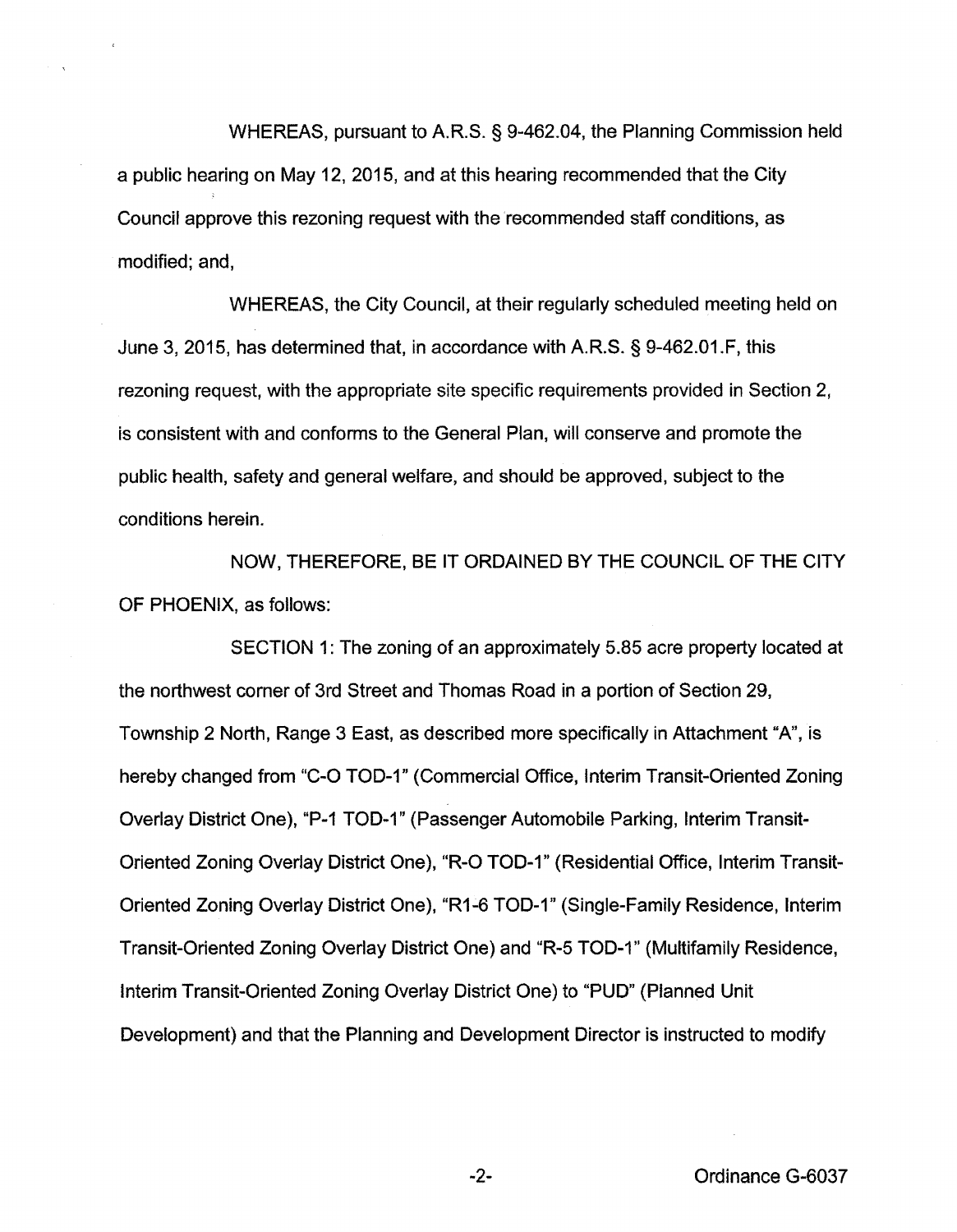The Zoning Map of the City of Phoenix to reflect this use district classification change as shown in Attachment "8".

SECTION 2: The specific nature of the subject property and of the rezoning request is more particularly described in case file Z-9-15-4, on file with the Planning and Development Department. Due to the site's specific physical conditions and the use district applied for by the applicant, this rezoning is subject to compliance with the PUD narrative and the following stipulations, violation of which shall be treated in the same manner as a violation of the City of Phoenix Zoning Ordinance:

- 1. An updated Development Narrative for the Alta Thomas PUD reflecting the changes approved through this request shall be submitted to the Planning and Development Department within 30 days of City Council approval of this request. The updated Development Narrative shall be consistent with Development Narrative date stamped March 25, 2015, as modified by the following stipulations:
	- a. Page 8 Amend the Catalina Drive main building setback to 18-feet maximum.
	- b. Page 8 Amend the Building Frontage section to read: "75% minimum shall be provided except that a maximum of 18-feet building setback shall be provided along Catalina Drive."
	- c. Page 8 Add "Carriage Unit" to Frontage Types Allowed.
	- d. Page 9 Amend Surface Parking Setbacks section to read: "... quest spaces are located at the main entry point on 2nd Street where a perimeter wall with 40-inches maximum height shall screen views of parking and the spaces at the..."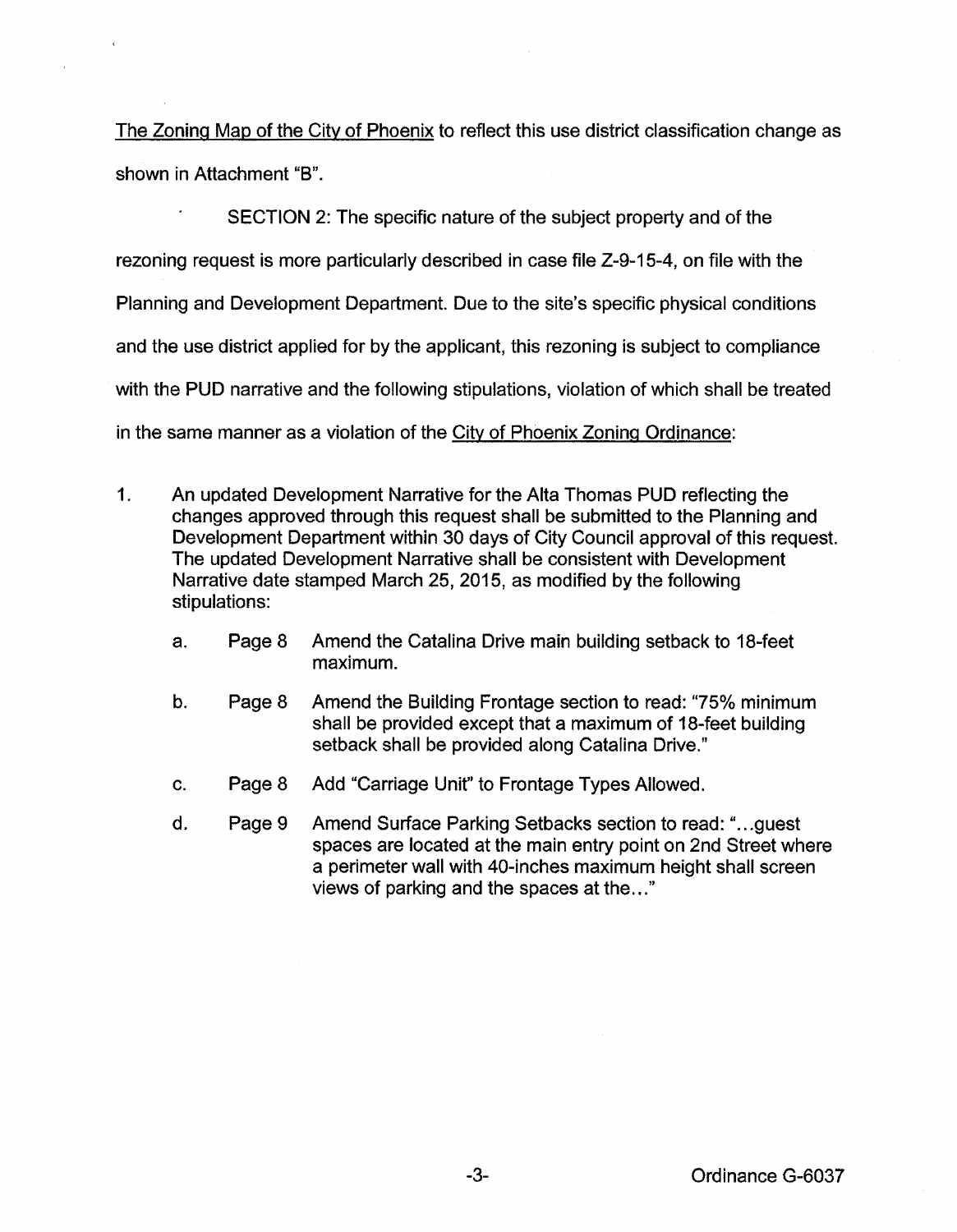e. Page 10 Amend Fences to read:

Fences (when located between the building and the right-ofway)

### Thomas Road, 2nd and 3rd Street

48-inches maximum height solid fence provided that there shall be a minimum of 80% transparency provided above 40-inches as measured from finished floor or maximum one-foot above sidewalk grade.

## Catalina Drive

40-inches maximum height solid fence. Above 40-inches to 72 inches allowed only as an 80% open view fence, unless screening above grade utilities or trash enclosures.

- f. Page 11 Amend Planting Guidelines to change the percentage of minimum 2-inch caliper trees when providing a double row of trees in the street setback or right-of-way to 90%.
- g. Page 12 Add "Carriage Unit" to the allowed Frontage Types.

h. Page 15 Add "Carriage Unit" standards between Common Entry and Storefront as follows: CARRIAGE UNIT Pedestrian Entry Grade Up to 60-inch maximum from

**Requirements** 

a. Residential building may be located a maximum of 18-feet from the property line along Catalina Drive.

sidewalk grade

- b. Primary vehicular entry should be accessed directly from Catalina Drive.
- 2. The applicant shall submit a photometric plan to the City concurrent with the preliminary site plan review demonstrating that on-site lighting levels will not exceed a one-foot candle at the property line, as approved by the Planning and Development Department.
- 3. The development shall be in general conformance to the site plan contained in the March 25, 2015 document, with specific regard to:
	- a. Sidewalks on all street frontages are to be detached from the curb.
	- b. Directional ramps which comply with current MAG and City of Phoenix standards, and incorporate detectable warning pavers at the base of the ramps, are to be installed at the 3rd Street and Thomas Road intersection.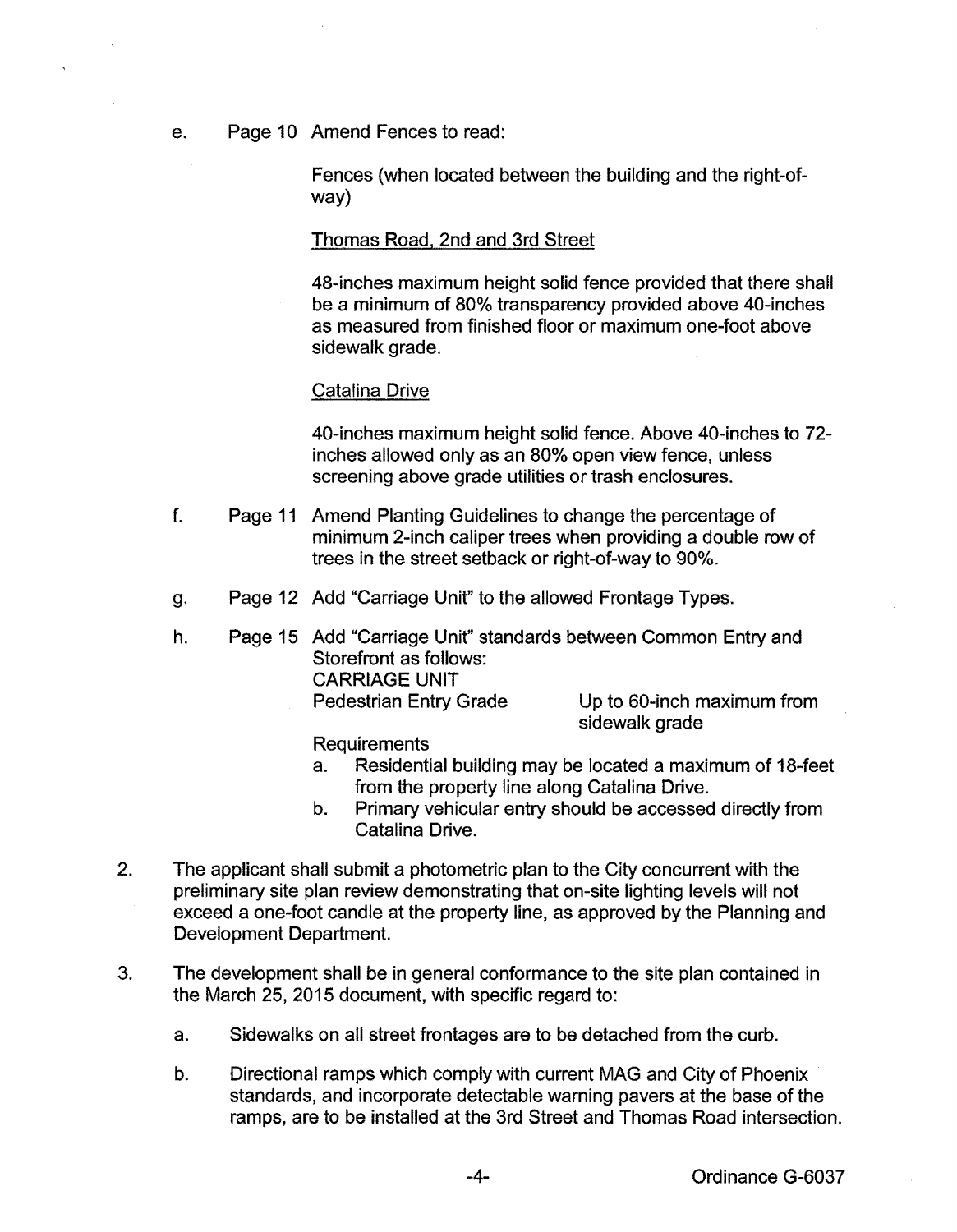- c. The number of parking spaces adjacent to the 2nd Street frontage shall be no greater than six.
- d. The driveway design for ingress/egress on 2nd Street shall be a wing-type driveway, per detail P1255-2.
- e. The area between the back of curb and the sidewalk on 3rd Street shall be a minimum of eight feet.
- f. The area between the back of curb and the sidewalk on 2nd Street shall be a minimum of eight feet.
- 4. The developer shall construct all streets adjacent to the development with paving, curb, gutter, sidewalk, curb ramps, streetlights, landscaping and other incidentals as per plans approved by the Planning and Development Department. All improvements shall comply with all ADA accessibility standards.
- 5. The property owner shall record a Notice to Prospective Purchasers of Proximity to Airport in order to disclose the existence, and operational characteristics of Phoenix Sky Harbor International Airport to future owners or tenants of the property.

SECTION 3: If any section, subsection, sentence, clause, phrase or

portion of this ordinance is for any reason held to be invalid or unconstitutional by the

decision of any court of competent jurisdiction, such decision shall not affect the validity

of the remaining portions hereof.

PASSED by the Council of the City of Phoenix this 3rd day of June, 2015.

ATTEST: TEST:<br>C\_\_\_\_\_\_\_\_\_\_\_\_\_\_\_\_\_\_\_\_\_CityClerk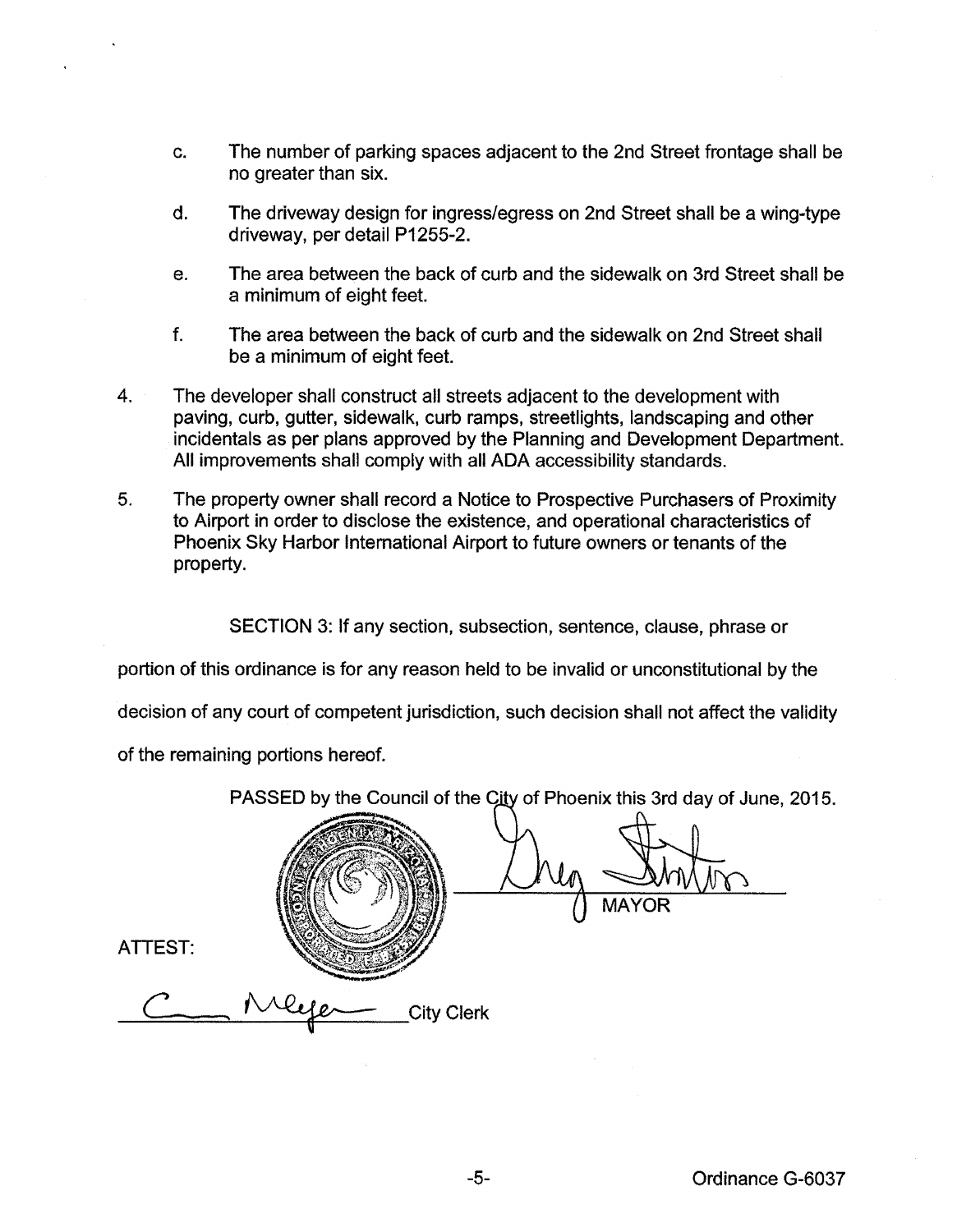APPROVED AS TO FORM:

REVIEWED BY:

 $\ddot{\phantom{a}}$ 

**City Manager** 

PL:tml:1184366v1: (CM# 10) (Vem #49) - 6/3/15

Attachments: A - Legal Description (1 Page) B- Ordinance Location Map (1 Page)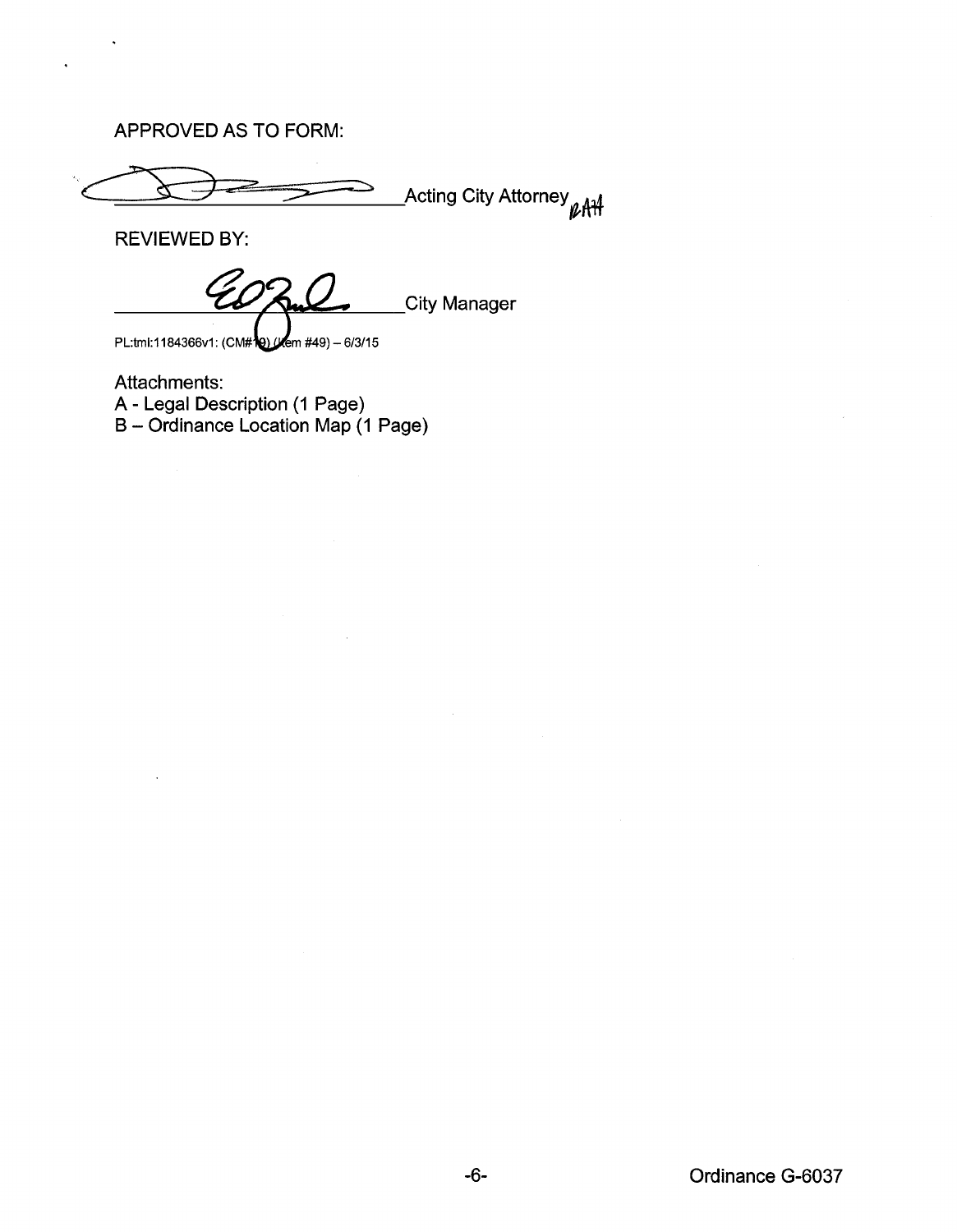# ATTACHMENT A

#### LEGAL DESCRIPTION FOR Z-9-15-4

BEING A PORTION OF BLOCK 1, LA BELLE PLACE, AS RECORDED IN BOOK 4 OF MAPS, PAGE 42, OFFICIAL RECORDS OF MARICOPA COUNTY RECORDER, BEING LOCATED WITHIN THE SOUTHEAST QUARTER OF SECTION 29, TOWNSHIP 2 NORTH, RANGE 3 EAST OF THE GILA AND SALT RIVER BASE AND MERIDIAN, MARICOPA COUNTY, ARIZONA, BEING MORE PARTICULARLY DESCRIBED AS FOLLOWS:

BEGINNING AT THE SOUTHWEST CORNER OF LOT 16, BLOCK 1, LA BELLE PLACE, THENCE NORTH 00°00'06" WEST, ALONG THE WEST LINE OF SAID BLOCK 1, FOR A DISTANCE OF 510.68 FEET;

THENCE NORTH 89°59'54" EAST, FORA DISTANCE OF 86.48 FEET;

THENCE NORTH 00°00'00" EAST, FORA DISTANCE OF 79.71 FEET;

THENCE SOUTH 89°40'33" EAST, FORA DISTANCE OF 90.55 FEET;

THENCE SOUTH 00°00'00" WEST, FOR A DISTANCE OF 79.99 FEET;

THENCE SOUTH 89°47'58" EAST, FOR A DISTANCE OF 170.03 FEET, TO A POINT ON THE EAST LINE OF SAID BLOCK 1;

THENCE SOUTH 00°00'00" EAST, ALONG SAID EAST LINE, FOR A DISTANCE OF 495.32 FEET;

THENCE SOUTH 45°10'05" WEST, FOR A DISTANCE OF 22.56 FEET, TO A POINT ON THE SOUTH LINE OF SAID BLOCK 1;

THENCE NORTH 89°39'50"WEST, ALONG SAID SOUTH LINE, FOR A DISTANCE OF 331.05 FEET, TO THE POINT OF BEGINNING.

SAID PARCEL CONTAINS 4.234 ACRES (184,465 S.F.) MORE OR LESS.